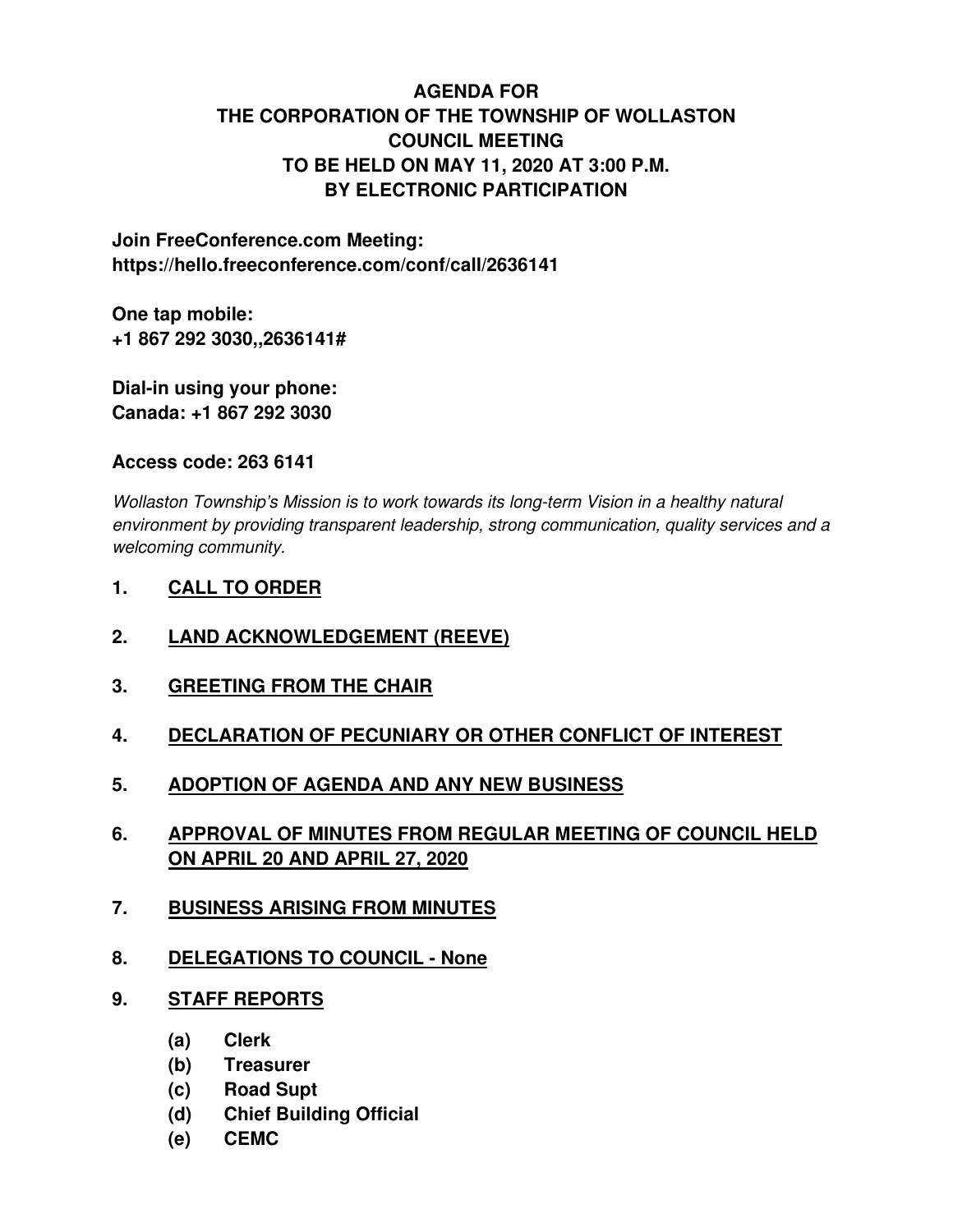- **(f) Fire Chief**
- **(g) Council Reports Mayor**

### **10. ITEMS FOR DISCUSSION AND MOTIONS**

- **(a) Public Health: Request to support West Nile Virus Preparedness and Prevention Plan 2020**
- **(b) Karen Challinor: Request to support campgrounds in Ontario as one of first businesses allowed to open**
- **11. ITEMS TO BE READ to be brought forward for discussion and/or motion if necessary** 
	- **(a) From Clerk: Margaret Hern Request to purchase unopened road allowance. Deferred from last meeting.**
	- **(b) From CBO: Docks.**
	- **(c) From Clerk: Code of Conduct By-law 27-2020 from April 20, 2020 meeting.**

### **12. CORRESPONDENCE FOR COUNCIL INFORMATION**

- **(a) Ontario Health: COVID Updates**
- **(b) Daryl Kramp: Update**
- **(c) EORN: RFP to take cellular dead zones across Eastern Ontario**
- **(d) Office of Premier: Restrictions Eased on Retail Stores & Essential Construction**
- **13. NOTICE OF MOTIONS introduction of future motions to be placed on next meeting's agenda**
- **14. NEW BUSINESS non agenda items which because of urgency cannot be deferred to a subsequent meeting identified to be considered in this meeting both in camera and in open session**

# **15. CLOSED MEETING**

- **(a) To approve the Closed Meeting Minutes from April 20, 2020**
- **(b) Under Section 239(2)(e): Litigation or potential litigation, including matters before administrative tribunals, affecting the municipal or local board – permit issue**